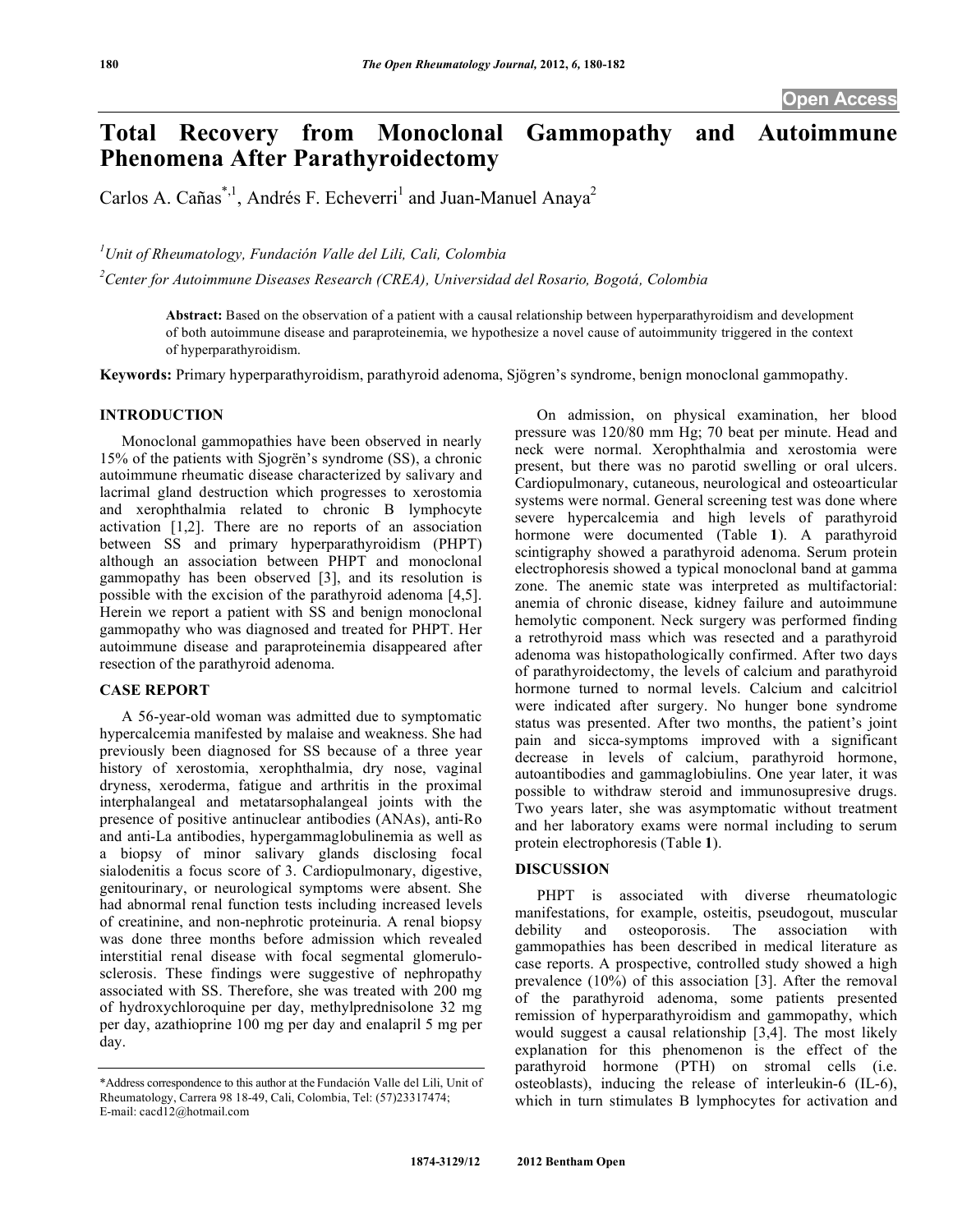|                            |                     |                                          | <b>Analysis After Parathyroidectomy</b> |                  |                            |  |
|----------------------------|---------------------|------------------------------------------|-----------------------------------------|------------------|----------------------------|--|
| Variable                   | Reference           | <b>Analysis Before Parathyroidectomy</b> | 2 months                                | 2 years          | <b>Significant Changes</b> |  |
| Hemoglobin                 | $12.0 - 16.0$ gr/dl | 8.9                                      | 11.1                                    | 13.5             | $\ast$                     |  |
| Hematocrit                 | 36.0-46.0%          | 27                                       | 32                                      | 42               | $\ast$                     |  |
| White-cell count           | 4500-11,000/mm3     | 3640                                     | 8420                                    | 7250             |                            |  |
| Neutrophils                | 36.0-46.0%          | 57                                       | 83                                      | 81               |                            |  |
| Lymphocytes                | $12.0 - 16.0 %$     | 24                                       | 11                                      | 13               |                            |  |
| Monocytes                  | $4 - 11\%$          | 10                                       | $\overline{4}$                          | 5                |                            |  |
| Eosinophils                | $0\text{--}8$ $\%$  | $\boldsymbol{7}$                         | $\mathbf{1}$                            | $\mathbf{1}$     |                            |  |
| Basophils                  | $0 - 3 \%$          | $\overline{c}$                           | $\mathbf{1}$                            | $\boldsymbol{0}$ |                            |  |
| Platelet count             | 150-400 mm3         | 256.000                                  | 344.000                                 | 340.000          |                            |  |
| ERS ml/h                   | $1-20$ ml/ $h$      | 58                                       | 6                                       | $\overline{7}$   | $\ast$                     |  |
| C-reactive protein         | $0-1$ mg/dl         | 2.6                                      | Negative                                | Negative         |                            |  |
| Glucose (mg/dl)            | 70-110 mg/dl        | 83                                       | 91                                      | 88               |                            |  |
| Urea nitrogen (mg/dl)      | $8-25$ mg/dl        | 35.4                                     | 35.5                                    | 22               |                            |  |
| Creatinine (mg/dl)         | $0.6 - 1.1$ mg/dl   | 1.9                                      | 1.92                                    | 1.1              | $\ast$                     |  |
| $\mathbf{ALT}$             | 7-30 u/liter        | 8.2                                      | 37.9                                    | 14.0             |                            |  |
| AST                        | 9-32 u/liter        | 25                                       | 28.5                                    | 20.0             |                            |  |
| Calcium                    | 8.5-10.5 mg/dl      | 11.2                                     | 8.2                                     | 9.1              | $\ast$                     |  |
| phosphorus                 | 2.6-4.5 mg/dl       | 4.1                                      | 3.84                                    | 3.7              |                            |  |
| Sodium                     | 135-145 mmol/L      | 140                                      | 135                                     | 139              |                            |  |
| Potassium                  | 3.4-4.8 mmol/L      | 4.4                                      | 4.16                                    | 4.1              |                            |  |
| Parathyroid hormone        | 10-65 pg/ml         | 213                                      | 82.9                                    | 34               | $\ast$                     |  |
| <b>TSH</b>                 | $0.4 - 4 \mu U/ml$  | 1.76                                     | 0.86                                    | 1.7              |                            |  |
| Rheumatoid factor          | < 14                | Negative                                 | Negative                                | Negative         |                            |  |
| <b>ANAS</b>                | $1:60 - 1:120$      | 1/1280                                   | 1/160                                   | 1/40             | $\ast$                     |  |
| Anti-La                    | $\leq 20$           | 107.2                                    | 25.4                                    | 14               | $\ast$                     |  |
| Anti-Ro                    | < 20<br>197         |                                          | 132                                     | 52               | $***$                      |  |
| Anti-Sm                    | $\leq 20$<br>3.9    |                                          | 1.5                                     | 1.7              |                            |  |
| $\leq 20$<br>Anti-RNP      |                     | 4.7                                      | 2.6                                     | 1.8              |                            |  |
| Direct coombs              | Negative            |                                          | Negative                                | Negative         | $\ast$                     |  |
| <b>HCV</b> Antibodies      |                     | Negative                                 |                                         |                  |                            |  |
| HBsAg                      |                     | Negative                                 |                                         |                  |                            |  |
| Proteinuria                | $0$ mgr/dL          | 150                                      | 40                                      | $\boldsymbol{0}$ |                            |  |
| Serum albúmine             | 2.9-4.9 gr/dl       | $4.2\,$                                  | 3.13                                    | 4.3              |                            |  |
| Serum $\alpha$ 1 globuline | $0.08 - 0.36$ gr/dl | $0.2\,$                                  | 0.1                                     | 0,2              |                            |  |
| Serum $\alpha$ 2 globuline | $0.44 - 1.09$ gr/dl | 0.84                                     | 0.65                                    | 0.9              |                            |  |
| Serum $\beta$ 1 globuline  | $0.66 - 1.05$ gr/dl | 0.66                                     | 0.64                                    | 0.9              |                            |  |
| Serum $\gamma$ globuline   | $0.57 - 1.95$ gr/dl | 2.1                                      | 0.32                                    | 0.89             | $\ast$                     |  |
| Serum Kappa chain          | 574-1276            | 2140                                     | 519                                     | 502              | $\ast$                     |  |
| Serum lambda chain         | 269-632             | 952                                      | 263                                     | 308              | $\ast$                     |  |
| Urine Kappa chain          | $< 1.85$ mg/dl      | 2.59                                     | < 1.85                                  | < 1.85           |                            |  |
| Urine Lambda chain         | $<$ 5 mg/dl         | $5.2\,$                                  | $<\!\!5$                                | $<\!\!5$         |                            |  |
| <b>Medical Treatment</b>   |                     |                                          |                                         |                  |                            |  |
| Prednisone                 |                     | $25 \text{ mg/d}$                        | $10$ mg/d                               | Withdraw         |                            |  |
| Hydroxychloroquine         |                     | $200$ mg/d                               | $100$ mg/d                              | Withdraw         |                            |  |
| Azathioprine               |                     | $100$ mg/d                               | $50 \ \mathrm{mg/d}$                    | Withdraw         |                            |  |

|  | Table 1. Laboratory Analyses and Medical Treatment Before the Parathyroidectomy and Changes Described After Surgery |  |  |
|--|---------------------------------------------------------------------------------------------------------------------|--|--|
|  |                                                                                                                     |  |  |

\*Variable normalization. \*\*Significant decline in the variable. ESR: Erytrosedimentation rate. CRP: reactive C-protein. ALT: Alanine aminotransferase. AST: Aspartate<br>aminotransferase. HBsAg: hepatitis B virus surface antig